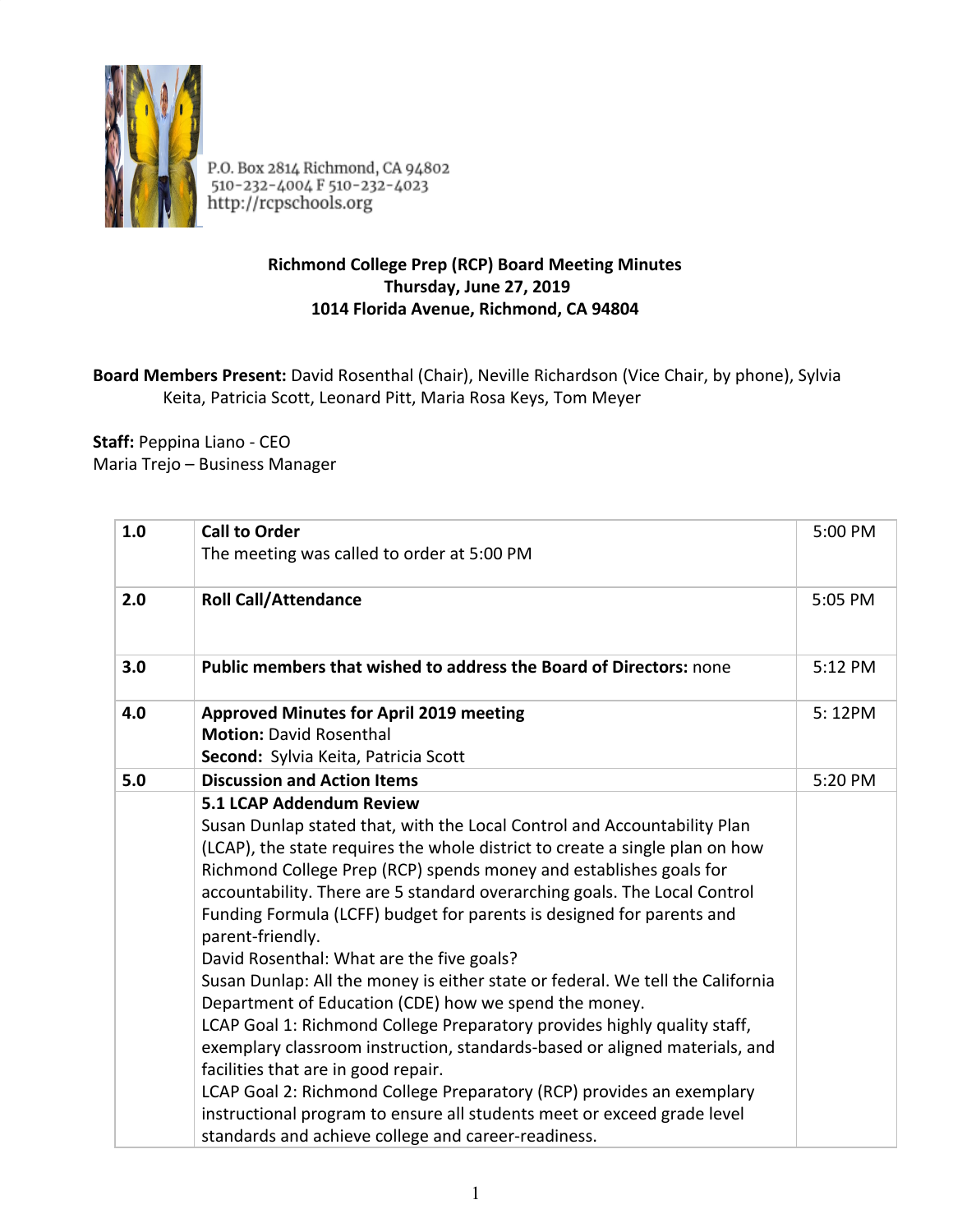|     | LCAP Goal 3: Richmond College Preparatory (RCP) provides a high quality          |         |
|-----|----------------------------------------------------------------------------------|---------|
|     | English learner program so that English learners meet or exceed grade-level      |         |
|     | standards and reclassify within six years of enrolling at RCP.                   |         |
|     | LCAP Goal 4: Richmond College Preparatory (RCP) provides a safe,                 |         |
|     | welcoming and engaging learning environment for all students.                    |         |
|     | LCAP Goal 5: Richmond College Preparatory (RCP) engages parents and              |         |
|     | families to support student success in school.                                   |         |
|     | There is an action plan on how to accomplish each goal. There is an              |         |
|     | allocation of the money to accomplish the action plan for each goal. The         |         |
|     | highlights in the plan reflect if we accomplished the goal, and how much we      |         |
|     | spent. Also, an explanation on why our money may have been off. Page 49          |         |
|     | states that the goals for FY 19-20 remain the same. Action steps are very        |         |
|     | similar from year to year. Edtec updates according to the budget. At the end     |         |
|     | of page 111-113, the section describes what we are doing for unduplicated        |         |
|     | learners, low income, and homeless. 55% of RCP students fall in the              |         |
|     | category. We have read the LCAP plan and have absorbed it. The LCAP              |         |
|     | committee consists of parents and stakeholders, and is open to family and        |         |
|     | the public to get their ideas. We invite parents to participate in putting LCAP  |         |
|     | together.                                                                        |         |
|     | The LCAP Addendum was approved unanimously.                                      |         |
|     | 5.2 Board Meeting Calendar: unanimously approved                                 |         |
|     | 5.3 Approve ConApp and CARS: unanimously approved                                |         |
|     | 5.4 Approve Academic Calendar for FY 19-20: unanimously approved                 |         |
|     | 5.5 Approve EPA Expenditure Plan: unanimously approved                           |         |
|     | 5.6 FY 19-20 Budget review: unanimously approved                                 |         |
|     | 5.7 EdTec Financial Report - Eric Noll                                           |         |
|     | The 2018-19 forecast update shows improvements in state and local funding,       |         |
|     | which helps the bottom line. There was a \$239k deficit, but in reality there is |         |
|     | a \$102K deficit. The reason for the improvement in the deficit is that we       |         |
|     | saved a lot of expenses with SB740, and with Parcel Tax improvements by          |         |
|     | the amount of 45K. Some of the accomplishments for the year are significant      |         |
|     | improvements in projected bottom line thanks to funding rates and efficient      |         |
|     | spending. The forecast is showing positive, and helps to build the ending        |         |
|     | fund balance. Our next steps are to wrap up the fiscal year and prepare for      |         |
|     | the audit. We are working on submitting our budget to West Contra Costa          |         |
|     | Unified School District. Also, we are making a comparative analysis in the fall, |         |
|     | and will make adjustments as needed. Upcoming events this school year are        |         |
|     | the Charter Renewal and assessing potential for donations and fundraising in     |         |
|     | the future years.                                                                |         |
| 6.0 | <b>Report from CEO</b>                                                           | 6:15 PM |
|     | 6.1 Report from CEO-- Ms. Liano                                                  |         |
|     | We close one more year in the life of RCP. On June 13th, we witnessed the        |         |
|     | first 8th grade graduation of 58 students. Three of them were accepted with      |         |
|     | a full scholarship into Marin Academy. Three others were accepted into           |         |
|     | Salesians High School. The rest of the students went to other charter            |         |
|     | schools.                                                                         |         |
|     |                                                                                  |         |